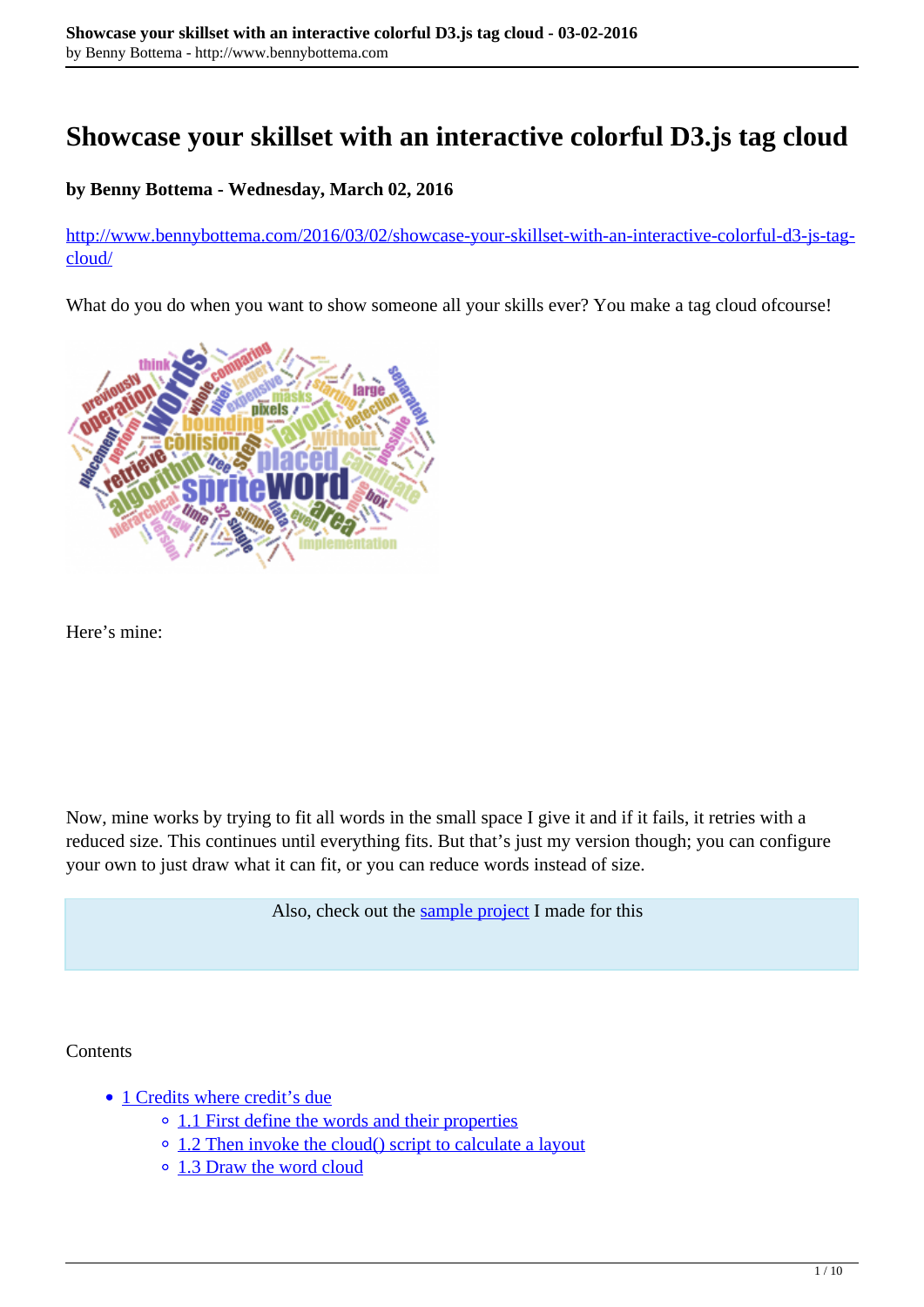- 2 Problems with the standard approach
- 3 Finally, let's integrate our skillset in the cloud!
	- <sup>o</sup> 3.1 Convert the skills to layout objects
	- 3.2 Calculate the size based on years, relevancy and retries
	- 3.3 Confirm it looks awesome
- 4 Make the cloud searchable
- 5 Checkout the demo code

## **Credits where credit's due**

To begin with, most of this work is not my own. I took it from [Jason Davies,](https://github.com/jasondavies/d3-cloud) who was inspired by [Wordle](http://www.wordle.net/) [tag clouds](http://www.wordle.net/) and then used the awesome  $\overline{D3}$  is framework to make a feature library for this. I just took this working example, cleaned it up and completely changed the configuration with my own formula's for word placement, size, zoomfactor and how skills can be represented based on years of experience and relevancy.



So how do we call this script? You call it's cloud() function and provide the box size, a list of words to lay out (text / size per word), allowed rotations and finally which font to use: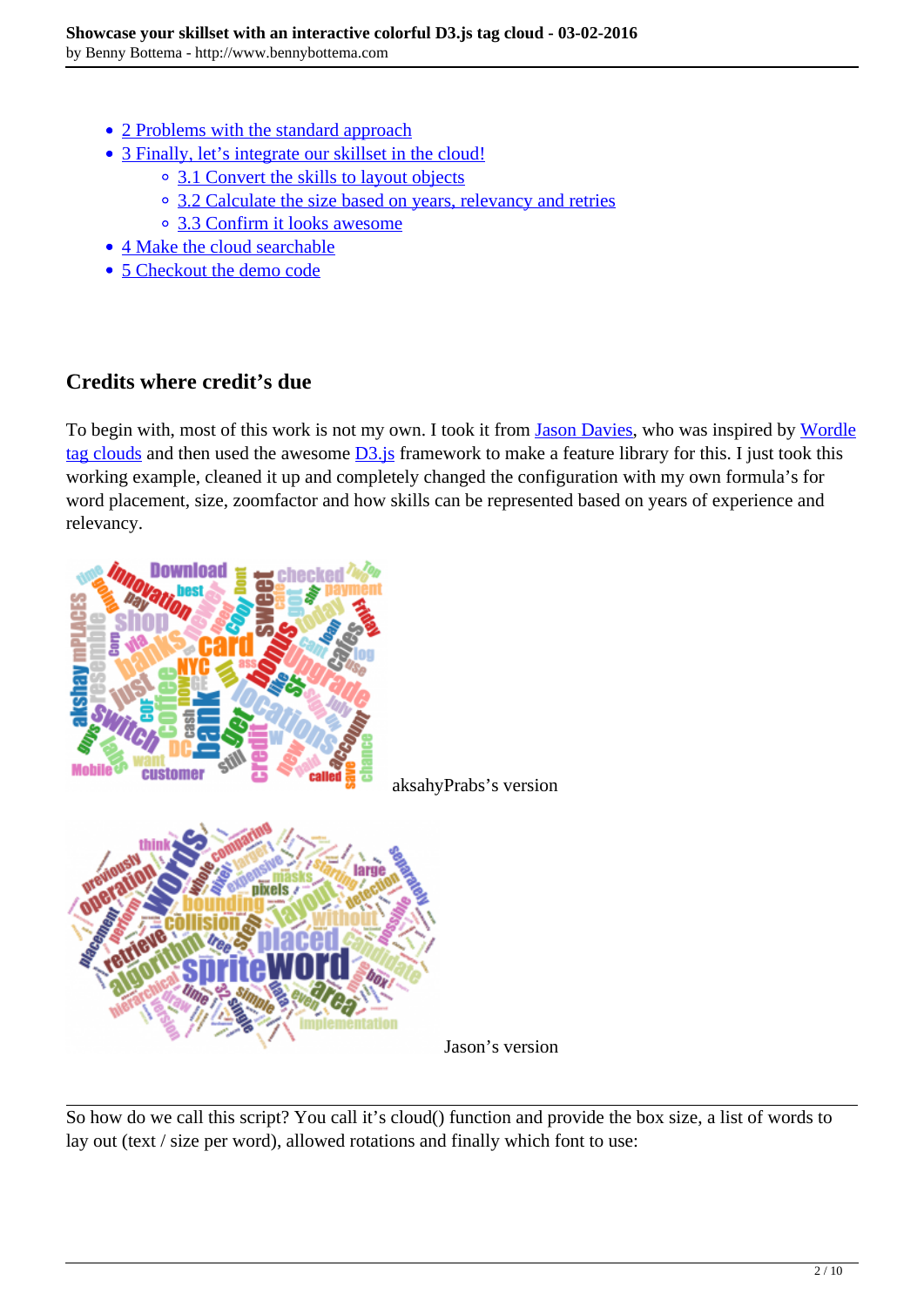#### **First define the words and their properties**

```
var skillsToDraw = [
 \{ text: 'javascript', size: 80 \},\{ text: 'D3.js', size: 30 \},\\{ text: 'cofeescript', size: 50 \},\{ text: 'shaving sheep', size: 50 \},\{ text: 'Angular JS', size: 60 \},\{ text: 'Ruby', size: 60 \}, { text: 'ECMAScript', size: 30 },
  { text: 'Actionscript', size: 20 },
 \{ text: 'Linux', size: 40 \},\{ text: 'C++', size: 40 \},\{ text: 'C#', size: 50 \}, { text: 'JAVA', size: 76 }
];
```
This just defines a hard set of words to draw in a cloud, where I approximated the numbers based on how much I want to flaunt a skill. We'll get to a more advanced version for displaying your skillset later where it is based on actual years of experience and a relevancy factor.

Just so you know, you can actually use this library completely serverside using nodejs, but we are doing this in the browser.

### **Then invoke the cloud() script to calculate a layout**

```
d3.layout.cloud()
  .size([width, height])
  .words(skillsToDraw)
  .rotate(function() {
  return \sim (Math.random() * 2) * 90;
  })
  .font("Impact")
  .fontSize(function(d) {
   return d.size;
  })
  .start();
```
The size determines the canvas size that will be inserted to your container div. The one in the top of this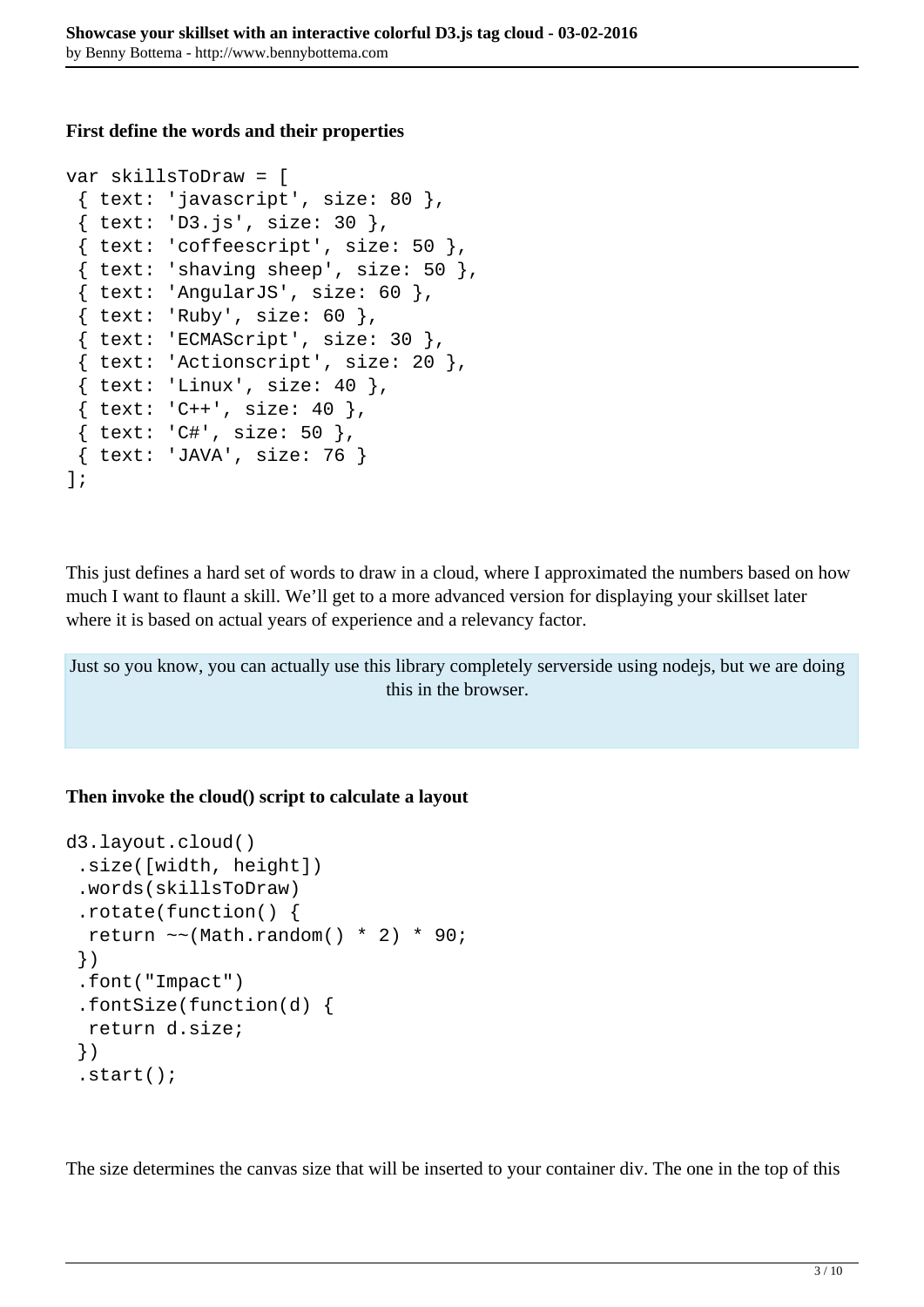post is 600px wide by 200px high.

The rotation is a function that returns a random angle in steps of 90 degrees  $(0 * 90$  or  $1 * 90$ , randomly). The weird  $\sim$  operator is a peculiar one, it is [a speed optimized replacement](http://rocha.la/JavaScript-bitwise-operators-in-practice) for Math.floor().

#### **Draw the word cloud**

...

Finally, an event handler is needed for when the script is done calculating stuff and is gathered data is ready to be drawn using D3.js graphics library:

```
 .on("end", drawSkillCloud)
  .start();
// apply D3.js drawing API
function drawSkillCloud(words) {
  d3.select("#cloud").append("svg")
   .attr("width", width)
   .attr("height", height)
   .append("g")
  .attr("transform", "translate(" + \sim(width / 2) + "," + \sim(height /
2) + ")")
   .selectAll("text")
   .data(words)
   .enter().append("text")
   .style("font-size", function(d) {
   return d.size + "px";
   })
   .style("-webkit-touch-callout", "none")
   .style("-webkit-user-select", "none")
   .style("-khtml-user-select", "none")
   .style("-moz-user-select", "none")
   .style("-ms-user-select", "none")
   .style("user-select", "none")
   .style("cursor", "default")
   .style("font-family", "Impact")
   .style("fill", function(d, i) {
    return fill(i);
   })
   .attr("text-anchor", "middle")
   .attr("transform", function(d) {
   return "translate(" + [d.x, d.y] + ")rotate(" + d.rotate + ")";
   })
   .text(function(d) {
    return d.text;
   });
```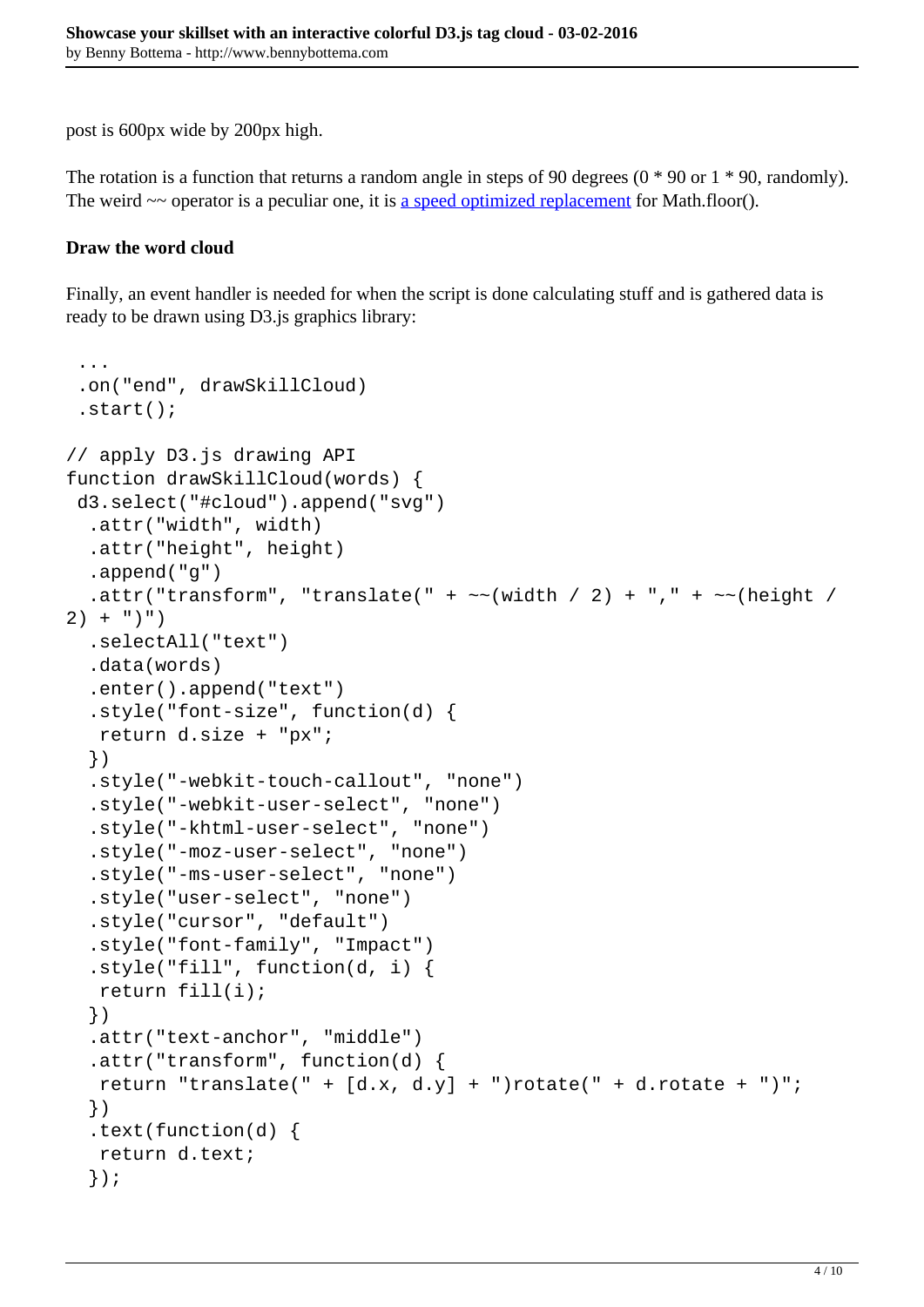

What we have so far

## **Problems with the standard approach**

Often not all tags fit inside the cloud. What people often is filtering the list of words before creating a cloud with it. Jason's layout library actually sorts on size first, starts by placing the biggest words first and add more words as they become smaller. If it fails to find enough space, it is skipped.

So one optimization has been applied already, but it's not very smart yet. For example, the library will try to place a word in one angle only. So if it might fit in another angle, tough luck. So what can we do to compensate? Well, without changing the library itself it becomes a bit tricky; I implemented a retry mechanism that reduces the size of every word with each retry cycle, until everything definitely fits inside the given space.

Here's the retry mechanism:

}

```
var MAX_TRIES = 5;
generateSkillCloud();
function generateSkillCloud(retryCycle) {
  d3.layout.cloud()
   .size([width, height])
   .words(skillsToDraw)
   .rotate(function() {
   return \sim (Math.random() * 2) * 90;
   })
   .font("Impact")
```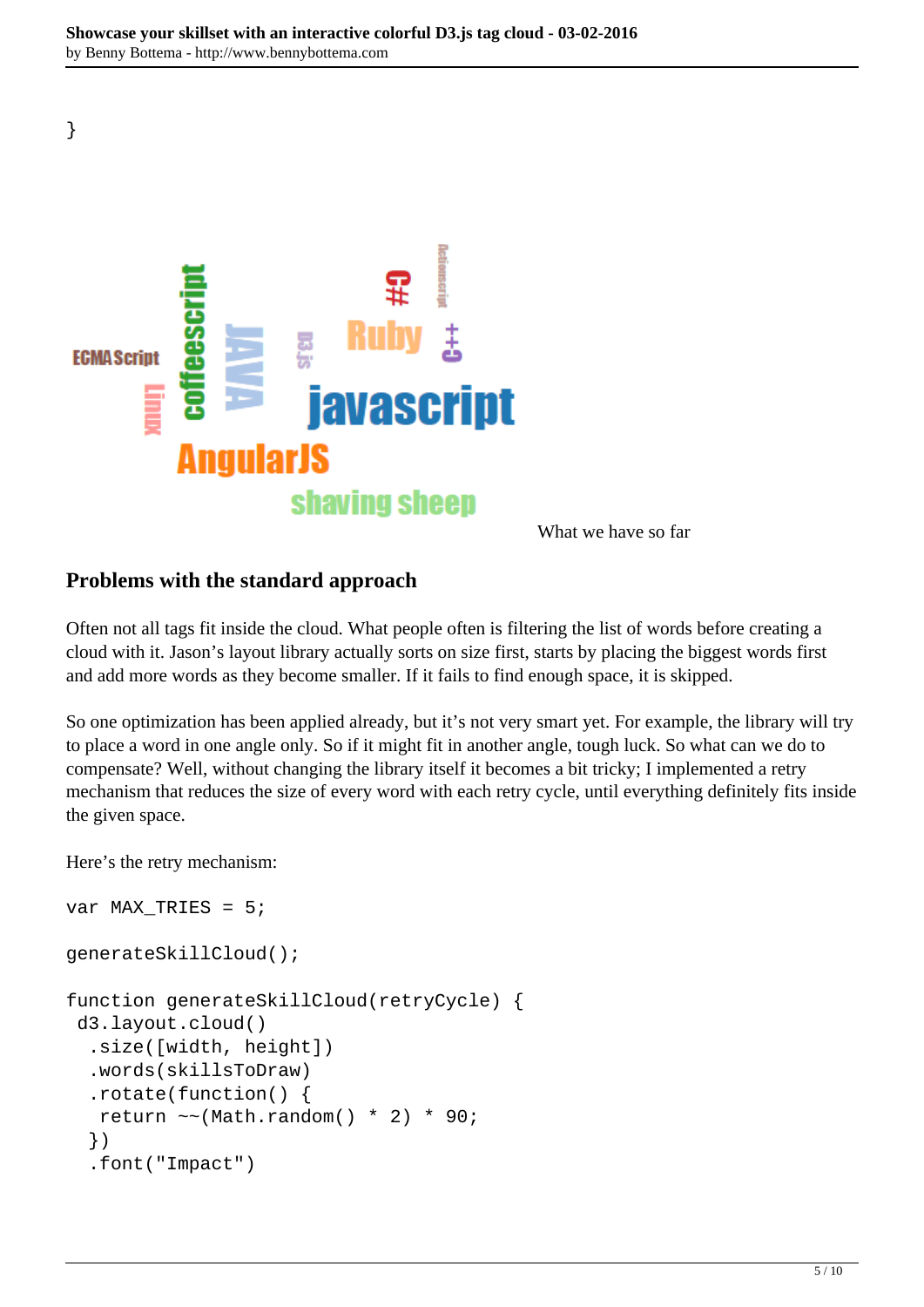```
 .fontSize(function(d) {
 // reduce size of every words based on the current retry cycle
 return d.size * ((MAX_TRIES - retryCycle) / MAX_TRIES);
 })
 //.on("end", drawSkillCloud)
```
Each time the layout library was unable to fit everything, we retry and make everything a little bit smaller. The layout library itself will try different angles as well each time.

### **Finally, let's integrate our skillset in the cloud!**

Alright, we now have a way of generating word clouds, we know how to influence word angles and sizes and we have a way to make sure everything fits. Now for the math to calculate word size based on years of experience and relevancy and while we're at it, let's make the differences between sizes more pronounced, or else everything will still equally important.

So let's start with the skills again:

```
// example list of skills, years of experience and relevancy (possibly
  inflated for more visibility)
var skills = [
  { name: 'javascript', years: 10, relevancy: .6 }, // relevant, but no
t as much as individual frameworks
  { name: 'D3.js', years: 1, relevancy: 1 }, // baseline importance
 { name: 'coffeescript', years: 1, relevancy: .3 },
  { name: 'shaving sheep', years: 1, relevancy: 1.5 }, // very importan
t skill obviously
  { name: 'AngularJS', years: 4, relevancy: 1 },
 \{ name: 'Ruby', years: 1, relevant, 5 \}, { name: 'ECMAScript', years: 7, relevancy: .2 }, // not very importa
nt
  { name: 'Actionscript', years: 10, relevancy: .2 },
 \{ name: 'Linux', years: 10, relevant: .5 \}. { name: 'C++', years: 1, relevancy: .2 },
 \{ name: 'C#', years: 1, relevant; ? \},
 { name: 'JAVA', years: 10, relevancy: .4 },
  { name: 'REST', years: 2, relevancy: 1.2 } // my interviewer will loo
k for this, let's boost it's presence
];
// normally you would a lot more skills, so let's fill up the cloud a 
bit artificially
var skillsToDraw = skills.concat(skills).concat(skills);
```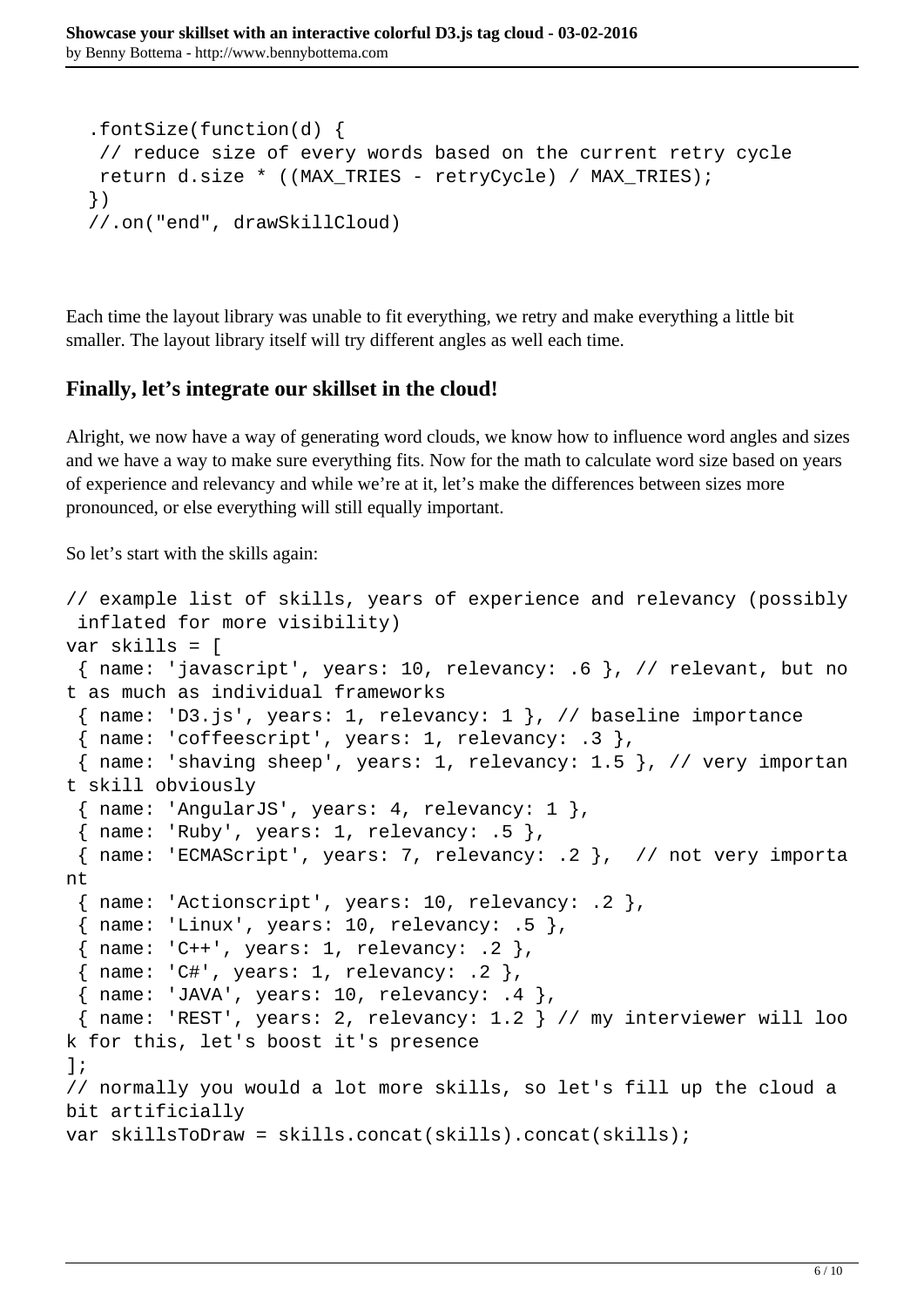Ok, awesome. Now for the trick to get them into the skill cloud in the right size, we need to do three things:

- 1. Convert the skills to layout objects (with a text and size property, as before)
- 2. Calculate the size based on years and relevancy
- 3. Apply an exponential to expand the difference between item sizes

#### **Convert the skills to layout objects**

I've used the awesome [Lodash](https://lodash.com/) library to transform all the items, but you can do it any other way:

```
// convert skill objects into cloud layout objects
function transformToCloudLayoutObjects(skills, retryCycle) {
  return _.map(skills, function(skill) {
   return {
    text: skill.name.toLowerCase() + ':' + skill.years + 'y',
    size: toFontSize(skill.years, skill.relevancy, retryCycle)
   };
  });
}
```
### **Calculate the size based on years, relevancy and retries**

We have two scales between which we have to translate: a minimum to maximum fontsize scale  $(18 - 35)$ seems to work nicely) and a minimum to maximum years of experience scale, based on the entire set of skills. So the item with the least amount of years of experience should have the smallest font size, while the skill with the most years of experience should be the smallest. At the same time, the relevancy factor needs to be taken into account:

Here's the math for that:

```
linearSize(y, relevancey) = fontMin +left(fracy - yMinyMax - yMin * (fontMax - fontMin)right) * relevant
```
Now expand the differences between small and large font sizes to create nice effect that highlights the relevant skills that you excel at: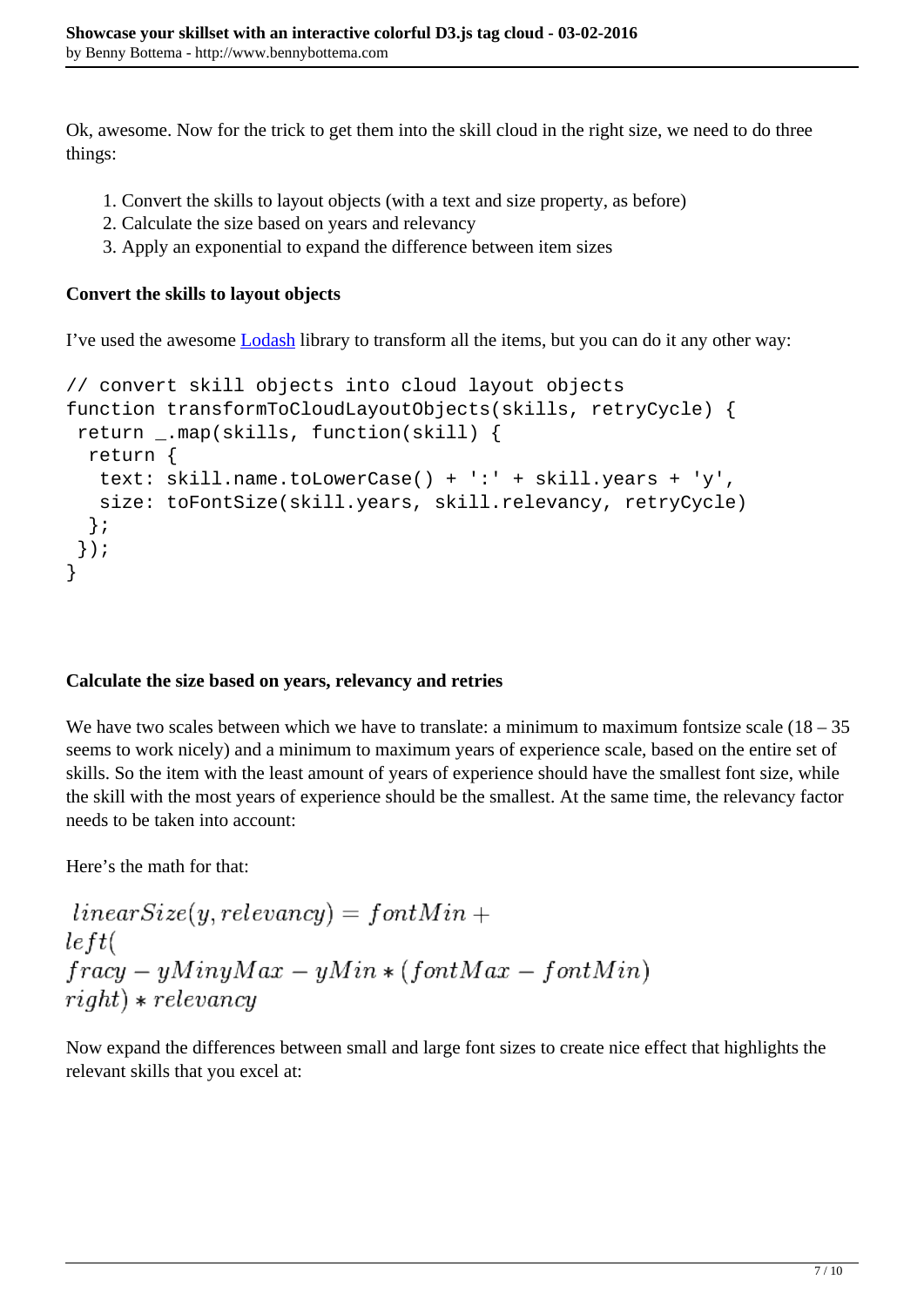```
polarized Size(linearSize) =left(fractine air Size8right)^3
```
And finally take into account the retry mechanism to reduce the lot in case there is not enough space:

```
reducedSize(polarized Size, retryCycle) = polarized Size *left(fractriesMax-retrvCucleitiesMaxright)
```
This is how it looks in code:

```
// again use awesome Lodash to get min/max years of experience
var minyears = _.min(_.map(skills, 'years'));
var maxyears = .max( .map(skills, 'years'));
// these are 'magical' numbers, but they seem to work nicely
var minfont = 18;
var maxfont = 35i// let's make a wide cloud
var width = 600ivar height = 300;
function toFontSize(years, relevancy, retryCycle) {
  // translate years scale to font size scale and apply relevancy facto
r
  var lineairSize = (((years - minyears) / (maxyears - minyears)) * (ma
xfont - minfont) * relevant xfont;
  // make the difference between small sizes and bigger sizes more pron
ounced for effect
 var polarizedSize = Math.pow(lineairSize / 8, 3);
  // reduce the size as the retry cycles ramp up (due to too many words
  in too small space)
 var reduceSize = polarizedSize * ((MAX_TRIES - retryCycle) / MAX_TRIE
S);
  return ~~reduceSize; // get rid of decimals and return result
}
```
#### **Confirm it looks awesome**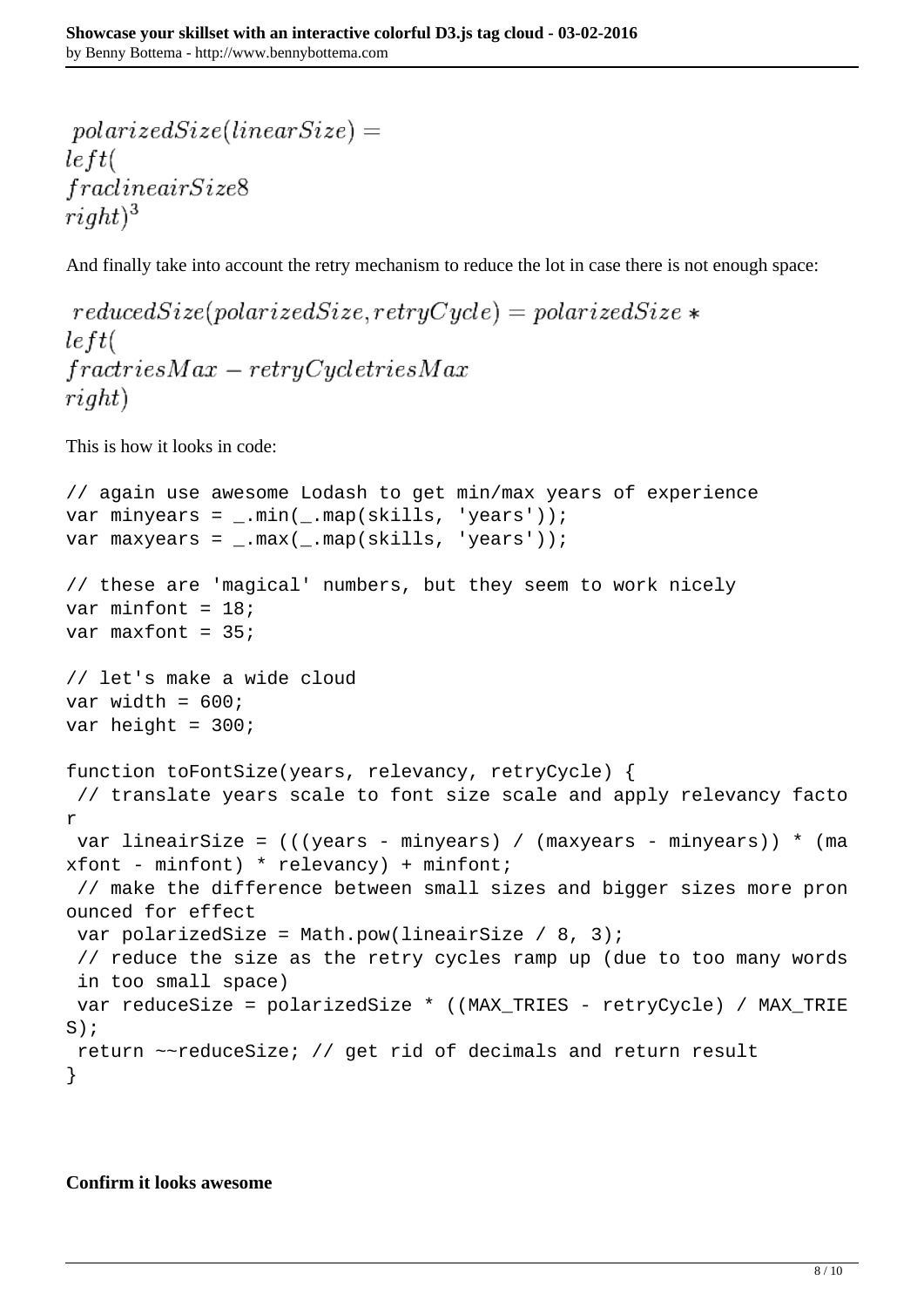And this is the result!



Looks pretty good, right?

The only differences with the cloud in the top of this page is the angles used. Till now we have used two random possible angles: 0 degrees and 90 degrees ( $\sim$ (Math.random()  $*$  2)  $*$  90), but as the cloud gets bigger it becomes repetitive very quickly. Here's the version I used in the top version: (Math.random() \* 6 - 2.5) \* 30. This results in the following possible angles: -75, -45, -15, 15, 45, 75.



**Make the cloud searchable**